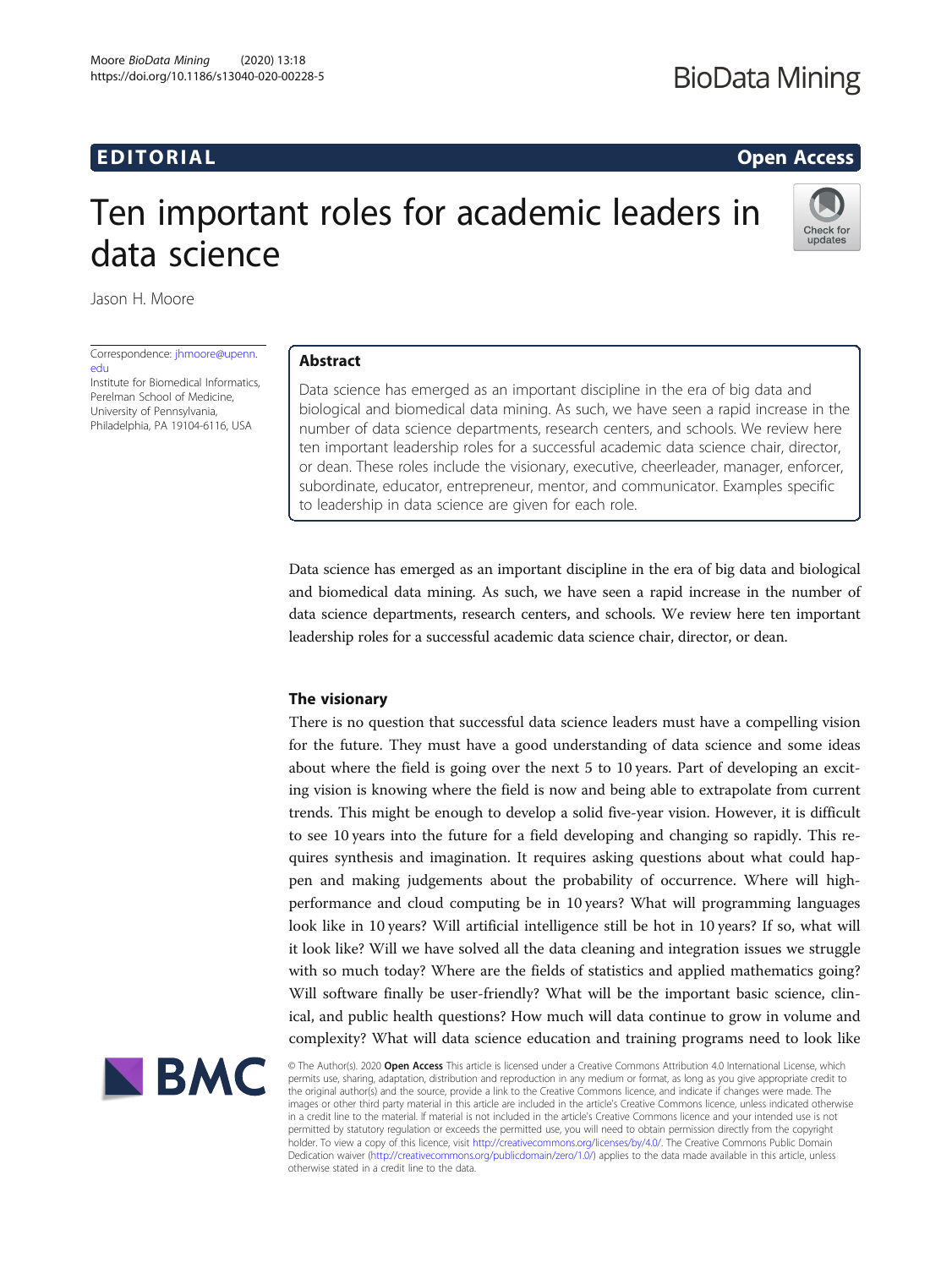in 10 years? What can we learn from the past and how can we leverage that knowledge to enrich a vision for the future? Establishing a five- and ten-year vision is important because it becomes the basis for a plan of action required of a leader with a mandate to build and advance data science at an academic institution.

# The executive

Once a vision and a plan of action have been formulated it is then important to be able to execute that plan. This is the role of an executive. Executing a plan is largely about making decisions. Starting or growing a data science unit means hiring diverse and talented faculty and staff. Have they received the right training? Do they bring diverse viewpoints? Do they possess the skills and experience which will help the leader execute their vision? This is particularly challenging in data science because it is a new field that, to some degree, is still being defined. Further, data science means different things to different people. Because it is new it is evolving, and this presents certain strategic challenges for building a department, center, or school. For example, a leader might decide to hire faculty and staff with expertise in deep learning. What if deep learning is replaced with something else in several years? Will the unit no longer be cutting-edge? Are the faculty willing to shift their research focus to something new? These are very difficult decisions and are partly why the vision is so important. Similar challenges exist for making decisions and infrastructure and technology investments to support data science.

### The cheerleader

Executing an exciting data science vision is an important part of the job. However, an important component of successful execution is getting others excited about your vision. Important stakeholders include the funders of your effort. They must be excited about the potential impact of the data science unit on the broader institution. The faculty, staff, and students of the unit must also be excited about the vision and the plan of action because they are the ones doing the hard work required to have an impact. This means that the leader must be a cheerleader who is able to motivate hard work and innovation. Of course, all cheerleading activities must be genuine and thus trusted.

#### The manager

One of the more challenging aspects of being a data science leader is the manager role. Once you have hired a diverse and talented team you must manage them. This requires assessing performance and corrective disciplinary action if necessary. It often requires managing research, teaching, and administrative space. It requires managing equitable salaries and raises tied to performance. It requires dealing with personal issues and a diversity of personalities and work preferences. A unique issue in academia is competing with the data science salaries offered by industry. This can sometimes be compensated by the advantages of working in a university environment. Advantages can include access to subsidized coursework and degree programs in addition to the rich intellectual environment with students, seminars, libraries, etc. This is important for data science because few scientists will have well-rounded training in applied mathematics, biological and biomedical sciences, computer science, informatics, and statistics. The ability to take courses and fill in expertise gaps can be appealing. The post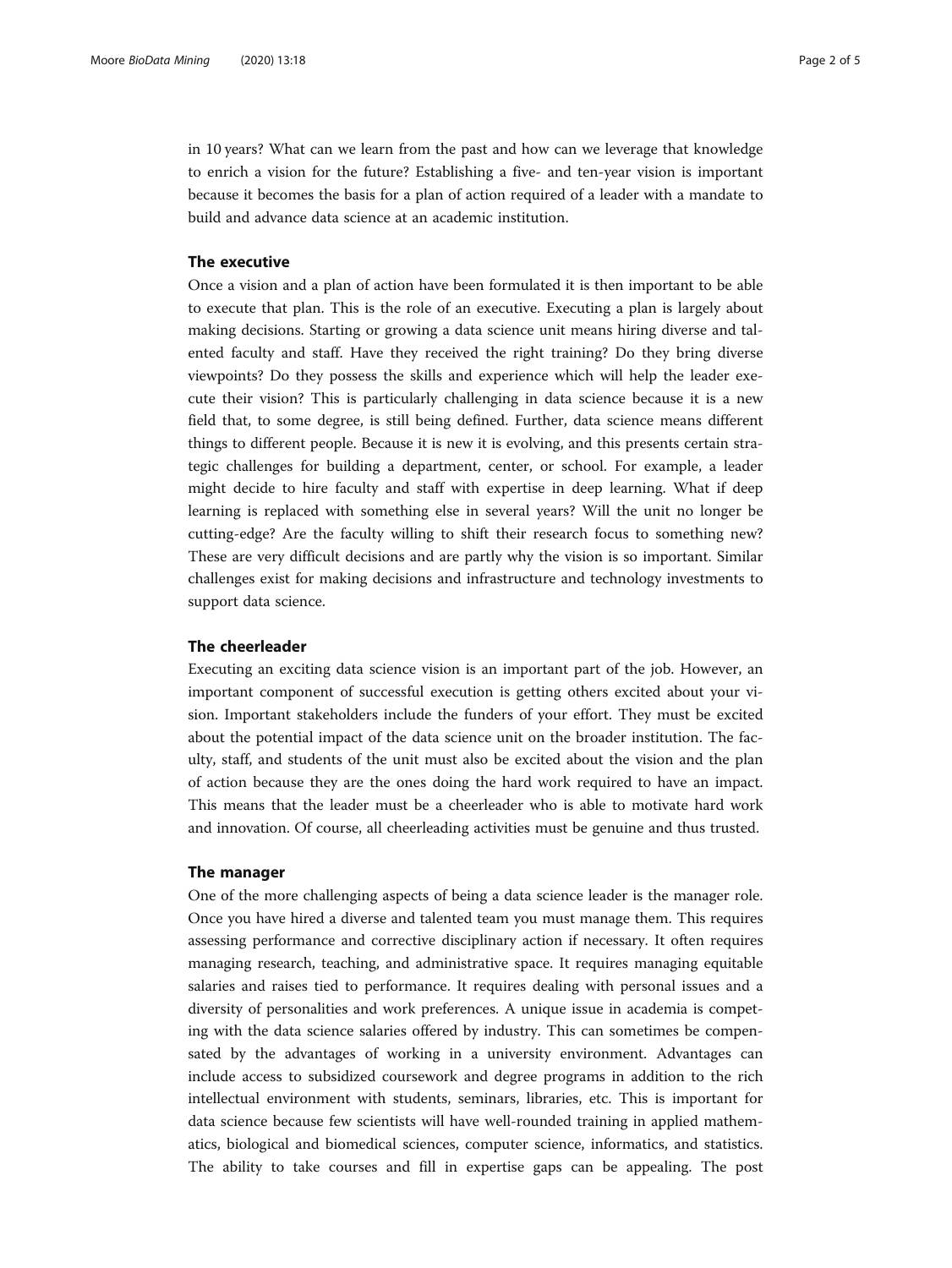pandemic landscape means more people will need to or want to work from home which presents managerial issues related to monitoring work hours, performance, and communication. The good news for data science is that much of the work of a data scientist can be done remotely if the employee has access to appropriate computing infrastructure locally and remotely. A successful leader should be aware of the unique challenges that come with managing data scientists.

#### The enforcer

One of the most unpleasant aspects of any leadership position is enforcing university rules and regulations. This often means telling people what they can and cannot do and taking corrective or disciplinary action when the rules are broken. There are numerous rules which are specific to data science. For example, data security is a serious issue for those working with sensitive data such as those derived from electronic health records or from financial records where personal identifying information might be present. A data science leader needs to be familiar with these issues and the rules specific to their institution. These can be complex and confusing and can changes as federal laws or institutional policies change. We are also in an era where ransomware attacks are quite common. Understanding how to mitigate risks due to hacking or other types of security breaches is an important responsibility of any data science leadership position.

#### The subordinate

All department chairs, center directors, and deans answer to a higher authority. Chairs and directors often report to deans and deans often report to university provosts or presidents. Sometimes interaction with a school or university board may also be necessary. It is important for a data science leader to be an able advocate for resources, hiring permissions, and structural changes with their reporting official. This often means communicating the specific data science needs to someone who does to not have a clear understanding of the discipline or its importance and impact. These relationships are very important to the success of a data science unit.

#### The educator

Most academic efforts involve educating or training the next generation. One of the interesting challenges of data science education is the competition which can arise from competing units across a university. This stems from the understandable problem that everyone feels like they own or should control data science. Should data science be taught in a computer science department? Should it be taught in a department of statistics? How about informatics? Should every school (e.g. arts and sciences, business, engineering, and medicine) have their own data science unit and education program? A good data science leader needs to be able to navigate these waters during a time when everyone feels like data science stems more from their own discipline than others. There is then the debate of what data science is and what the best strategies for training data scientists are. A good leader must be flexible and understand this is a rapidly evolving discipline and there is likely no one right answer to questions regarding curriculum and practical experience.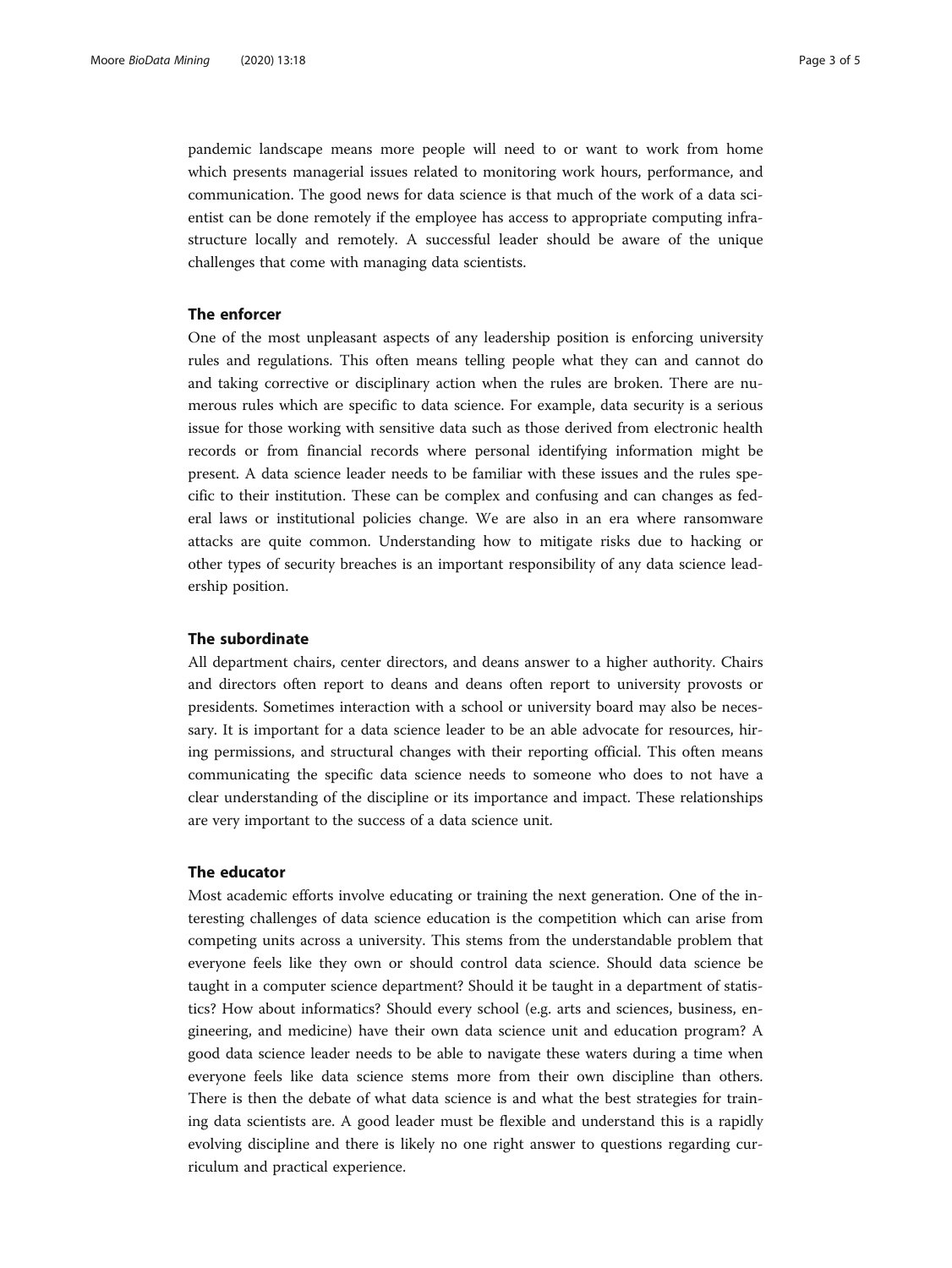#### The entrepreneur

A leader with a vision and a plan will need resources to execute that plan. This can include money for hiring faculty and staff and money for the computational infrastructure needed by the unit or the broader university. University budgets are never as big as they need to be which means a successful data science leader needs to be involved in raising money from donors. There are several components to this role. The first is to identify specific activities or items a donor might get excited about. The second is to work with the university to assign someone in the fundraising office who can identify specific donors. The third is to be able to pitch the idea to a donor so that they can see how their generosity will benefit the university, their specific interest, or society more broadly. This is a skillset which is difficult to achieve without doing it and even seasoned data science leaders can benefit from training in the art of fundraising.

#### The mentor

A good leader will inspire the next generation of data scientists and, importantly, make the time to work with them to give advice and to pass on the knowledge which comes from years of academic success and experience. Mentorship comes in many forms. For example, it could be helping a faculty member write their first data science grant. What is the best way to write the different sections of the grant? What are the most important considerations for the funding opportunity? Which review panel is best suited to review the proposal? Which federal agency has the right resources and interest in the idea? What is the best way to navigate the politics which come with any funding agency? The answers to some of these questions can be specific to data science and a good leader needs to know this. For example, a data science grant submitted to the United States (U.S.) National Library of Medicine should be more focused on advancing the discipline of data science while a data science grant submitted to a diseasespecific institute of the U.S. National Institute of Health needs more of a focus on health issues. Other mentorship areas include career advice, help with networking and matchmaking, help with promotion and tenure, development of leadership skills, and assistance with securing leadership positions. Mentorship takes time but is essential to promoting the success of developing data scientists.

## The communicator

The final role is that of an effective communicator. Data science communication comes in several forms. First, as mentioned above, a leader should communicate the data science vision and plan regularly to all stakeholders. This is important so that everyone is working toward the same objectives. Second, it is important to communicate challenges and failures with as much transparency as possible without unnecessary negativity. Transparency is important because it builds trust. Trust is important when asking faculty and staff to complete tasks which are good for the unit but maybe not in the individual's best interest. Communicating failure is important so that everyone can learn from mistakes. It is also important to move on and not dwell on mistakes. Third, it is important to be an effective communicator to the outside world. The leader is responsible to helping to build a positive data science reputation nationally or globally. This means communicating accomplishments via social media or other outlets. It could also mean communicating a positive culture and work environment. These communication